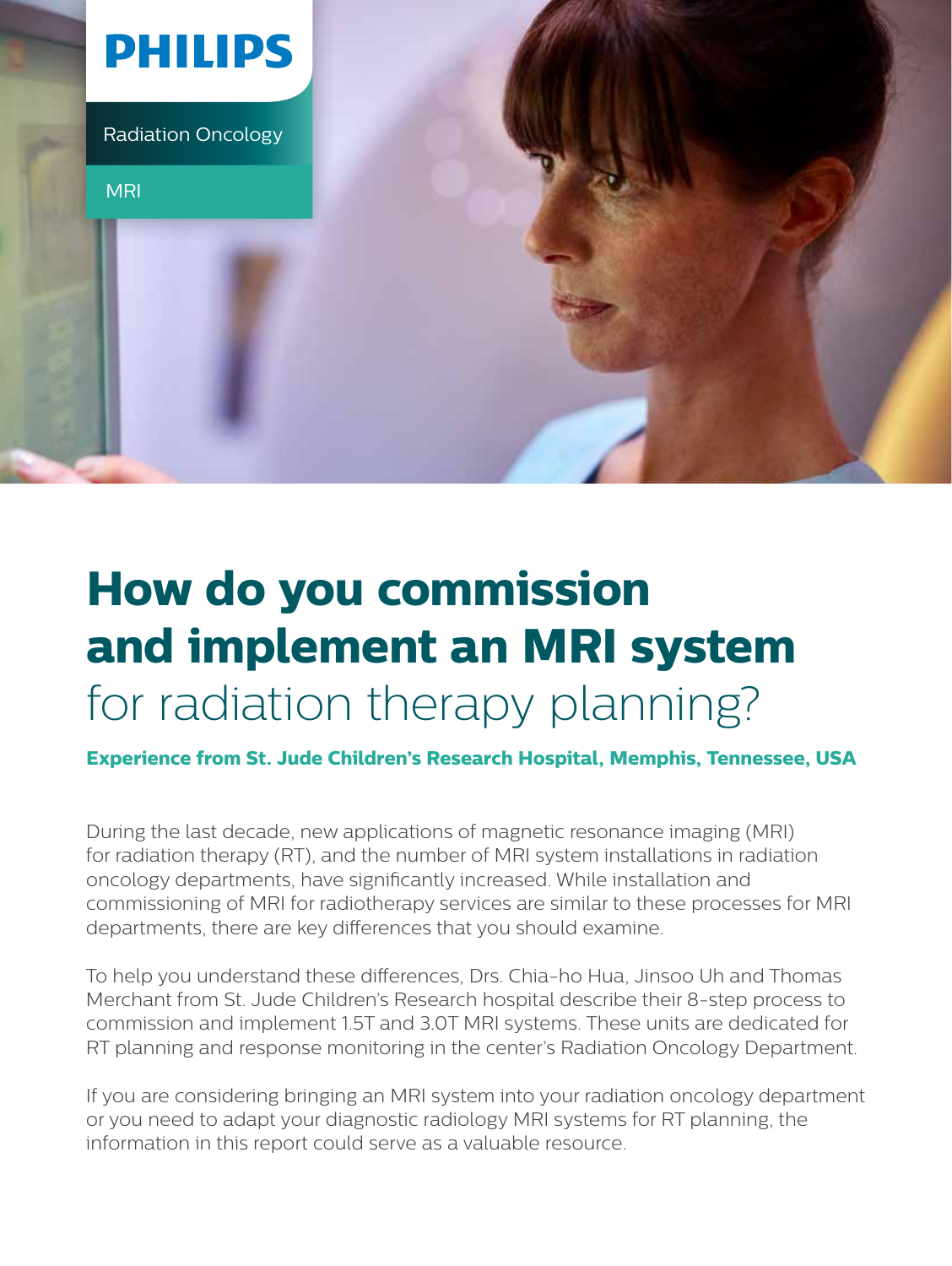



**Chia-ho Hua, PhD** is a board-certified medical physicist and faculty member of the Department of Radiation Oncology at St. Jude Children's Research Hospital, since 2005. His research areas include integrating advanced medical imaging into radiation therapy and optimizing proton therapy to minimize normal tissue toxicity while improving tumor control for pediatric malignancy.



**Jinsoo Uh, PhD** is a medical imaging scientist of the Department of Radiation Oncology at St. Jude Children's Research Hospital. His research areas include development and applications of novel MRI techniques for improving radiation delivery and assessing late effects of radiation therapy.

- **2** Patient and staff safety preparation
- **3** Calibrating the external laser bridge
- **4** Establishing MRI system baseline performance geometric accuracy
- **5** Establishing MRI quality assurance
- **6** RF coil testing and image quality in the treatment position
- **7** Imaging patients in the treatment position
- **8** Scan protocol (ExamCard) optimization

**Figure 1.** 1.5T and 3.0T MRI simulation rooms at St. Jude's Children's Research Hospital.

In 2016, the Radiation Oncology Department at St. Jude Children's Research Hospital (Memphis, Tennessee, USA) installed two Philips Ingenia MR-RT wide-bore (70 cm) MRI systems. These scanners are dedicated for RT planning and therapy response monitoring (i.e., ontreatment monitoring). The 1.5T system is located in the photon therapy area and the 3.0T system is in the proton therapy center. Medical physicist Dr. Chia-ho Hua led the commissioning project.



Table 1 lists the customized acceptance tests performed at St. Jude. We defined the performance criteria based on American College of Radiology (ACR) MRI Quality Control Manual<sup>1</sup> guidelines, the American Association of Physicists in Medicine (AAPM) report No. 100<sup>2</sup> and on vendor technical

#### Commissioning an MRI system for radiotherapy

The St. Jude team describes 8 key steps in the commissioning of the MR-RT scanners in the RT department (see Figure 2).

|  | System acceptance testing |  |
|--|---------------------------|--|
|--|---------------------------|--|

**Figure 2**. 8 key steps in commissioning an MRI system for radiotherapy

According to our hospital's system handover requirements, Philips engineers included specific acceptance tests and produced an installation acceptance test document (IATD) on completion of system installation.

specifications. Standard head coils (dStream Head coils) were used whenever applicable.

Both systems met the defined performance criteria before initiation of clinical use.

For ACR-specified tests, we used the ACR MRI accreditation phantom and the standard head coil (dStream Head coil), along with ACR specified sequences, as the performance criteria are established in the MRI community for head coils.

| <b>Test Name</b>                     | <b>Institution-Defined Performance Criteria and</b><br><b>Source (AAPM/ACR/Philips)</b>                                  | <b>Measured Performance Method</b>                                                                                                                                                                                                 |
|--------------------------------------|--------------------------------------------------------------------------------------------------------------------------|------------------------------------------------------------------------------------------------------------------------------------------------------------------------------------------------------------------------------------|
| B0 magnetic field<br>homogeneity     | Inhomogeneity ≤ 0.45 ppm rms for 40-cm DSV,<br>≤0.08 ppm rms for 30-cm DSV, $≤$ 0.022 ppm rms<br>for 20-cm DSV (Philips) | 24-plane homogeneity plot after final<br>shimming during installation by Philips                                                                                                                                                   |
| Magnetic field drift                 | Drift ≤1 ppm/day (AAPM)                                                                                                  | Record the center frequency determined by<br>morning Periodic Image Quality Test (PIQT)<br>quality assurance for a period of 14 days                                                                                               |
| Transmitter gain<br>calibration      | Maximum signal intensity is demonstrated with<br>90° spin nutation (AAPM)                                                | Measure SNR on spin echo or gradient echo<br>images of 100 mm bottle phantom at the<br>isocenter with different nutation angles                                                                                                    |
| Geometric accuracy                   | Typical inaccuracy ≤1 mm for 32-cm DSV<br>(Philips)                                                                      | ACR geometric accuracy method and Philips<br>MR-RT geometric distortion phantom analysis                                                                                                                                           |
| High-contrast spatial<br>resolution  | 1-mm hole size should be resolved (ACR)                                                                                  | ACR phantom and method                                                                                                                                                                                                             |
| Slice thickness accuracy             | Thickness deviation should be < 0.7 mm (ACR)                                                                             | ACR phantom and method                                                                                                                                                                                                             |
| Slice position accuracy              | Position offset<4 mm (ACR)                                                                                               | ACR phantom and method                                                                                                                                                                                                             |
| Image intensity<br>uniformity        | Percent integral uniformity ≥87.5% for 1.5T<br>and $\geq$ 82% for 3.0T (ACR)                                             | ACR phantom and method                                                                                                                                                                                                             |
| Percent signal ghosting              | Ghosting≤1% (AAPM)                                                                                                       | ACR phantom and method                                                                                                                                                                                                             |
| Low-contrast object<br>detectability | ≥9 spokes detectable for 1.5T and ≥37 spokes<br>for 3.0T (ACR)                                                           | ACR phantom and method                                                                                                                                                                                                             |
| Signal-to-noise ratio<br>(SNR)       | Vendor internal criteria (Philips)                                                                                       | SNR from flood field uniformity test in Philips<br>PIQT using standard head coil                                                                                                                                                   |
| EPI ghosting                         | Coefficient of variation of the signal<br>intensity < 0.25% and ghosting ratio ≤ 3% (AAPM)                               | AAPM report 100 method                                                                                                                                                                                                             |
| Spectral quality of<br>spectroscopy  | Percent difference between two runs in area<br>ratio and amplitude ratio of NAA/Cr and NAA/<br>$Cho<\pm 5\%$             | Single-voxel (20 $\times$ 20 $\times$ 20 mm) spectral data<br>of metabolites were evaluated with point-<br>resolved spectroscopy (PRESS) of a tissue-<br>mimicking MRI spectroscopy phantom (GE<br>Healthcare, Milwaukee, WI, USA) |
| Spike noise                          | Track down source of spike noise if detected per<br>AAPM report 100                                                      | Philips' method of spike noise test by Philips                                                                                                                                                                                     |
| Eddy current<br>compensation         | Vendor internal criteria                                                                                                 | Philips' internal Eddy current analysis by<br>Philips                                                                                                                                                                              |
| Table position accuracy              | Longitudinal travel deviation (forward and<br>backward) $\leq \pm 0.5$ mm (Philips)                                      | LAP lasers and rulers                                                                                                                                                                                                              |

#### **1. System acceptance testing**

#### **Table 1**. St. Jude-defined acceptance tests

Abbreviations: ACR, American College of Radiology; B0, main magnetic field; DSV, diameter spherical volume; EPI, echo-planar imaging; GE, GE Healthcare, Milwaukee, WI; NAA/Cho, N-acetylaspartate-to-choline ratio; NAA/Cr, N-acetylaspartate-to-creatine ratio; ppm, parts per million; PIQT, periodic image quality test; rms, root mean square; SNR, signal-to-noise ratio.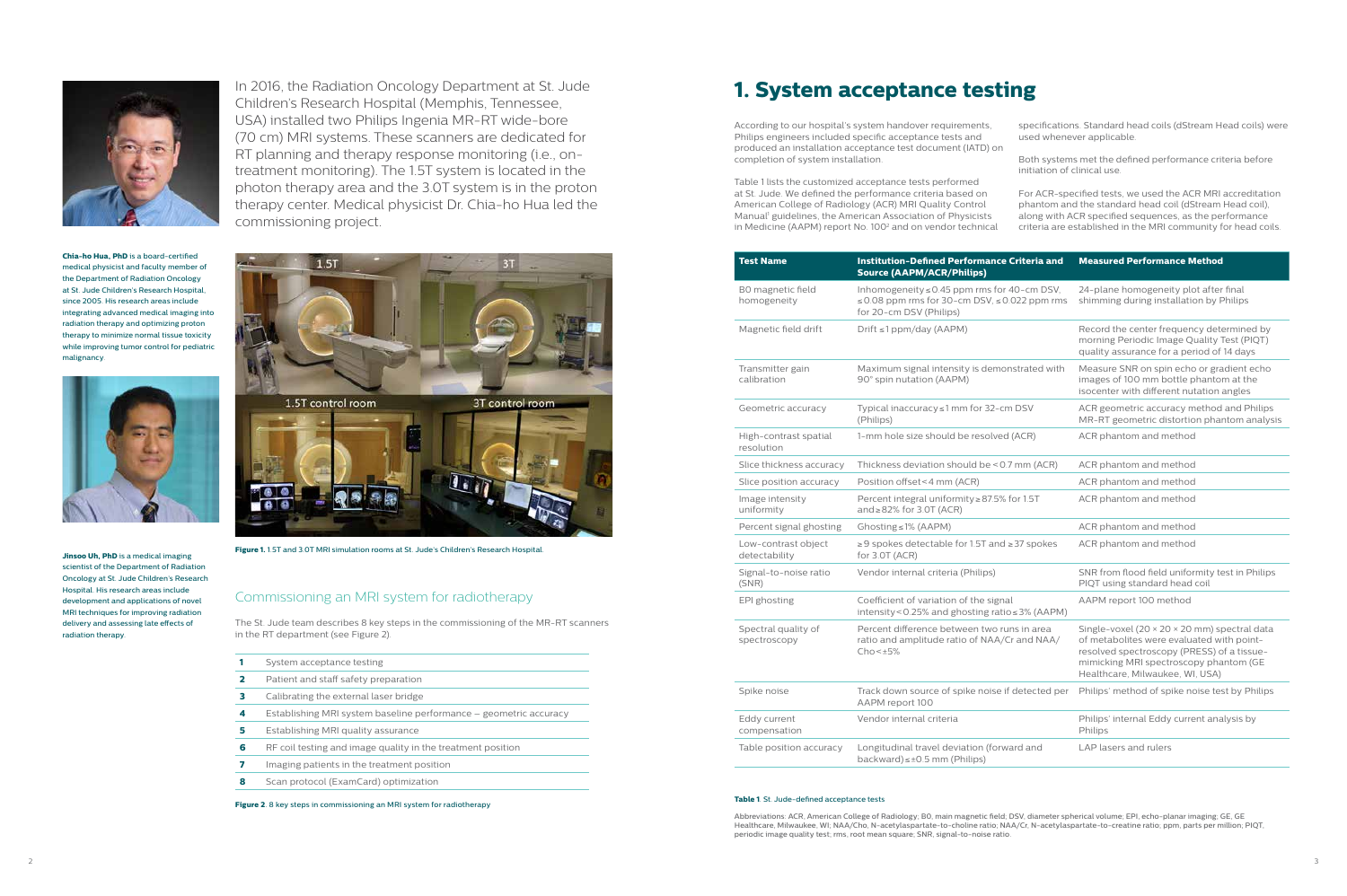## **2. Patient and staff safety preparation**

## **3. Calibrating the external laser bridge**

## **4. Establishing MRI baseline performance –**  geometric accuracy

#### Staff training

Your center may have its own requirements for qualifying MRI system operators, and the learning curve could be steep for therapists and therapy physicists who have had no prior MRI training. For our department, we created a staff training plan with the Philips education project manager six months before clinical use. The team included an MRI registry certified therapist, a department MRI physicist, radiation therapists and Philips clinical experts. Our aim was to train the staff on the safe use of the MRI scanners and to build competence among the radiation therapists in performing MRI examinations.

To provide staff with ample learning opportunities and to optimize St. Jude's MRI ExamCards, we scheduled numerous on-site visits by Philips MRI specialists during and after go-live. Policies, procedures and competency tests for MRI system operators were developed.

Prior to clinical use in our department, the St. Jude MRI safety officer inspected the facility. Before we approved badge access to the MRI rooms for radiation oncology and anesthesiology staff members, they were required to take institutional online MRI safety courses and receive walkthrough training. Annual refresher training also is mandatory. Numerous online resources are available for MRI safety education, including American College of Radiology, International Society for Magnetic Resonance in Medicine, and the virtual library on the AAPM website<sup>3,4,5,6</sup>.

#### MRI safety

We established the 1.5 T and 3.0 T MRI suites in safety zone facilities, with badge access required for zones II (MRI suite pre-screening zone) to IV (the magnet room). Before installing the magnet, the wall magnetic field shielding was designed to contain the 5-Gauss line inside the magnet room.

After magnet ramp-up, we measured the magnetic field in zone IV and in all adjacent rooms. Ferromagnetic detectors (FerrAlert Solo prescreener and HALO II detector, KOPP Development Inc., Jensen Beach, FL) were installed to locate ferrous hazards on patients before imaging and prevent patients with those from entering zone III or IV areas. Staff who operate MRI systems studied Philips online education courses and received training from Philips MRI specialists.

We calibrated the LAP DORADOnova laser system for patient positioning accuracy by measuring the table travel distance from the external laser isocenter to the magnet imaging isocenter. This was done using imaging of the internal crosshairs of the LAP AQUARIUS phantom, and confirming that the LAP lasers project onto the phantom external markings when the table is retracted by that distance. We then entered the final distance in the longitudinal axis into the scanner calibration file for one-click travel-to-scan.

#### MRI-compatible devices

We placed several electronic patient monitoring devices in the magnet rooms. An MRI-conditional anesthesia system (Fabius MRI, Drager Medical Inc., Telford, PA) – certified for field strengths of up to 400 Gauss – is equipped with visual and audio alarms that activate in areas of high magnetic fields. Wireless MRI-conditional patient monitors (Expression, Invivo Corporation, Orlando, FL) were installed inside the magnet rooms to enable anesthesia staff to remotely monitor patients from the console area. There also is an MRI-conditional contrast injector (Spectris Solaris EP, MEDRAD Inc., Warrendale, PA) in the room. We installed a room oxygen monitor to check for the presence of inert gases, such as helium and nitrogen, which can displace oxygen in the magnet room. In addition, we visually inspected the RF shielding – where medical gas lines enter the rooms – to ensure the shielding's completeness and integrity. MRI-safe aluminum oxygen tanks are provided as backups in case of patient emergencies.

> Figure 5 shows the typical results of the geometric distortion measurements. The distortions within the ellipses (color-coded iso-distortion lines) were within vendor tolerances (<2 mm distortion at ±6 cm, <3 mm at ±13 cm, and < 5 mm at ±20 cm). Philips also specified a typical distortion of ≤1 mm over a 32-cm diameter spherical volume (DSV) for Ingenia MRI systems.



**Figure 4**. Photographs of (A) the Philips geometric distortion slab phantom on the indexed flat table top and (B) the measurement setup with the phantom positioned in the magnet isocenter.

**Figure 3**. Imaging test with LAP AQUARIUS phantom. (A) The phantom was placed on a leveling platform and aligned with external laser projections. (B) Nine consecutive slice images were acquired and displayed for each of the axial, sagittal and coronal planes. The slice locations of the brightest crosshairs revealed the displacement of the phantom center relative to the magnet isocenter.

**Figure 5.** (A) Iso-distortion lines of geometric distortion measurements for the 3.0T MRI system. The distortions within the regions encompassed by the green, blue, yellow and red lines are smaller than 1 mm, 2 mm, 3 mm, and 5 mm, respectively. (B) Percentages of marker numbers within each tolerance of distortion for a sphere of a given radius from the magnet center for the 1.5T and 3.0T systems. The green curves of ≤ 1 mm distortion are 99% and 96%, respectively, for a 160 mm radius (320 mm diameter) due to the susceptibility effect of the markers at the phantom's bottom edge.

The geometric accuracy test is among the most important tests for characterizing the distortions caused mainly by gradient field nonlinearity. The test's primary purpose is to confirm hardware integrity, which does not depend on the imaging subject and sequences. Before imaging, the system performs active shimming over the imaging volume to further correct the additional perturbation introduced by bringing a patient or object into the magnet.

We conducted the geometric accuracy test during acceptance testing and therapists repeat it daily with the Philips PIQT phantom, covering a head-size volume. In addition, our physicists perform a monthly evaluation of geometric accuracy with the large Philips geometric distortion phantom. Figure 4 shows setup of the Philips QA phantom, which has an embedded grid of 9 mm markers – each 25 mm apart – that generate a high MRI signal. A 3D T1-weighted gradient echo sequence was used for each scan with 3D distortion correction applied.





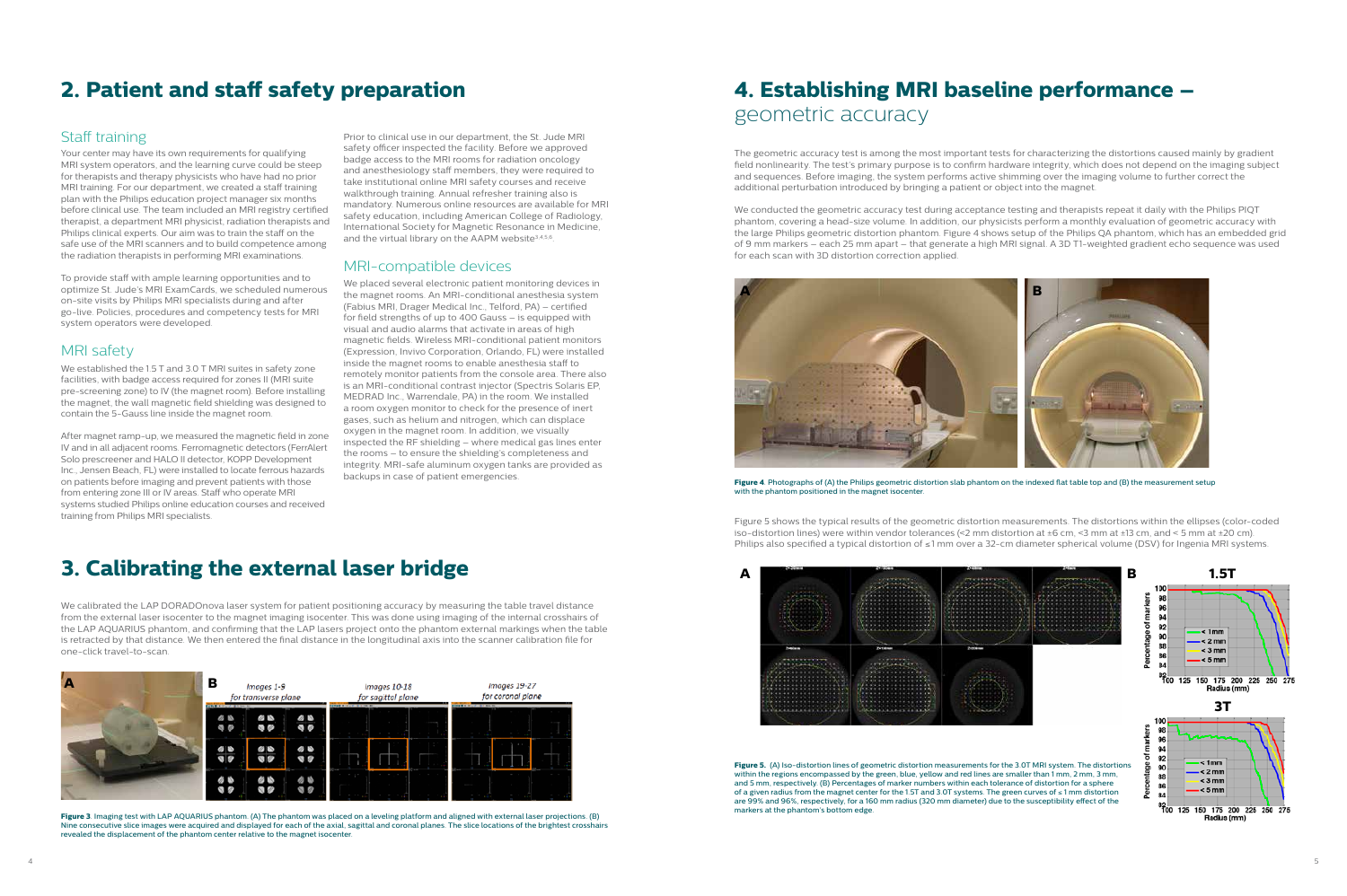

### **5.Establishing MRI quality assurance**

## **6. RF coil testing and image quality in the treatment position**

We have established a periodic MRI system quality assurance (QA) program (Table 2) based on the ACR MRI Quality Control Manual, AAPM Report 100, on manufacturers' recommendations, and on previous reports on QA of MRI simulators. We assigned testing frequencies (daily, monthly, or annually) appropriate to the scope of the QA protocols in each category.

Daily QA confirms the basic facility integrity, the auxiliary equipment and the external laser system. In addition, as part of daily QA, we perform a manufacturer-provided batch procedure (PIQT). This test measures the center frequency, SNR, spatial resolution, slice thickness, image uniformity and spatial linearity. These measurements are somewhat extensive for daily monitoring, but the fully automated procedure makes PIQT suitable for daily QA and has replaced weekly image quality testing.

We check the facility's more general features on a monthly basis. For example, we quantitatively evaluate the laser system alignment against the magnet isocenter, and thoroughly test image quality using the ACR phantom and the 32-channel head coil. The aforementioned geometric distortion test (using a slab phantom and external laser accuracy verification) are included in the monthly QA. And, because they are most frequently used, we also test the anterior and flexible loop coils monthly.

The annual QA repeats most of the acceptance tests. Besides those included in the daily and monthly QA, the annual QA evaluates the advanced functionalities of the static magnetic field, RF transmission, and gradient field.

> We often use unconventional receiver coil configurations to accommodate immobilization devices for imaging patients in RT positions. For example, we use a pair of flexible loop coils for cranial imaging instead of standard diagnostic phased-array head coils. We were concerned that these coil configurations might result in inferior image quality due to fewer coil elements compared to standard configurations. In addition, patients are positioned somewhat further away from the posterior coil elements due to the use of a flat table top, which could also impact image quality.

We therefore repeated the ACR tests with the flexible loop and anterior coil configurations. We also estimated SNR using background noise7 , the NEMA publication). Figure 6 shows the coil setup for the performance test. A pair of loop coils was fastened to both sides of the phantom to simulate cranial imaging (Figure 6A). Extracranial scans on various body sites were represented by the phantom at various locations (center, laterally shifted by  $\pm 10$  cm, and longitudinally shifted by  $\pm 20$  cm) between the flat table top and the anterior coil (Figure 6B).

| <b>Test Items</b>         |                                                                                        | <b>Description</b>                                                                                                                            | <b>Methods</b>                                                                                                                                                                  |  |  |  |
|---------------------------|----------------------------------------------------------------------------------------|-----------------------------------------------------------------------------------------------------------------------------------------------|---------------------------------------------------------------------------------------------------------------------------------------------------------------------------------|--|--|--|
| <b>Daily</b>              |                                                                                        |                                                                                                                                               |                                                                                                                                                                                 |  |  |  |
| Facility and equipment    | Safety signage                                                                         | Safety zone signs, caution and warning<br>signs, "Magnet On" sign and ASTM labels<br>(MRI safe/conditional/unsafe)                            | Visual inspection                                                                                                                                                               |  |  |  |
|                           | Metal detectors                                                                        | Hand-held metal detectors and<br>ferromagnetic detectors mounted in Zone<br>II and at the entrance to Zone IV                                 | Place a metal object near the detector<br>to ensure correct operation                                                                                                           |  |  |  |
|                           | Oxygen monitor                                                                         | To ensure the oxygen level inside the MRI<br>room is sufficient (> 20%)                                                                       | Visual inspection                                                                                                                                                               |  |  |  |
|                           | Patient observation system                                                             | Monitoring camera and screen, operator-<br>patient intercom, and nurse call pinch ball                                                        | Visual inspection and test operation                                                                                                                                            |  |  |  |
|                           | Laser alignment                                                                        | To ensure all laser lines converge and<br>each laser line is sharp and continuous                                                             | Hold a piece of paper in the path of<br>the beam                                                                                                                                |  |  |  |
| Image<br>quality          | SNR, spatial resolution, slice<br>thickness, image uniformity<br>and spatial linearity | Monitor the system performance                                                                                                                | Periodic image quality test (PIQT),<br>manufacturer-provided batch process<br>using a 200 mm diameter head<br>phantom and head coil                                             |  |  |  |
| <b>Monthly</b>            |                                                                                        |                                                                                                                                               |                                                                                                                                                                                 |  |  |  |
| Facility and<br>equipment | RF shielding                                                                           | Integrity of the copper mesh on windows<br>and the copper fingers around the door to<br>the magnet room                                       | Visual inspection                                                                                                                                                               |  |  |  |
|                           | Cryogen level and<br>compressor                                                        | Checking the level of liquid helium in<br>the magnet cryostat (> 30%) and normal<br>sound from the cryogen compressor                         | Using software tool on the console<br>and manual inspection                                                                                                                     |  |  |  |
|                           | External laser positioning<br>system (ELPS)                                            | Check of consistency between laser<br>alignment and scanner isocenter                                                                         | ELPS QA test: ExamCard and LAP<br>AQUARIUS phantom are used.                                                                                                                    |  |  |  |
| Image quality             | Geometric distortion                                                                   | To determine extent of distortions inside<br>the magnet bore by evaluating lattice-<br>structured landmark positions in the<br>phantom images | Manufacturer-provided batch<br>procedure with a slab phantom                                                                                                                    |  |  |  |
|                           | See daily QA                                                                           | The methods described in the ACR MRI<br>Quality Control Manual <sup>5</sup> and the AAPM<br>report No. 100 <sup>6</sup> ) are followed        | The 32-channel head coil is used for<br>monthly QA while the 15-channel<br>head coil is used for daily and annual<br>QA. Only ACR T1-weighted spin echo<br>images are evaluated |  |  |  |
|                           | Receiver coil integrity                                                                | SNR and ghosting test for selected<br>receiver coils of most frequent use                                                                     | ACR phantom images with flexible<br>loop or anterior/posterior coils are<br>evaluated (Fig. 6)                                                                                  |  |  |  |

| <b>Test Items</b>         |                              | <b>Description</b>                                                                                                                     | <b>Methods</b>                                                                           |
|---------------------------|------------------------------|----------------------------------------------------------------------------------------------------------------------------------------|------------------------------------------------------------------------------------------|
| <b>Annual</b>             |                              |                                                                                                                                        |                                                                                          |
| Facility and<br>equipment | Table positioning accuracy   | In addition to the ELPS QA, the table<br>movements by specific distances (+100<br>mm, -100 mm) are confirmed                           | Using a scanner system's batch<br>interpreter                                            |
| Image quality             | B0 homogeneity               | Real and imaginary components of the<br>phantom images in axial, sagittal, and<br>coronal positions are evaluated                      | Manufacturer-provided batch<br>procedure with a 400-mm diameter<br>body phantom          |
|                           | Magnetic field stability     | Resonant frequency variation is<br>retrospectively tracked by analyzing<br>recorded central frequency                                  | Retrospective review of daily PIQT<br>reports                                            |
|                           | Transmitter gain calibration | To check the proper calibration of<br>RF transmitter gain by evaluating the<br>relation between signal intensity and<br>nutation angle | A 100-mm diameter spherical<br>phantom and the 15-channel head coil<br>are used          |
|                           | Ultrafast imaging            | Test of the temporal stability, ghosting<br>and geometric distortion of an EPI<br>sequence.                                            |                                                                                          |
|                           | Spike noise                  | To determine existence of unusual<br>noise originated from surrounding<br>room components                                              | Manufacturer-provided batch<br>procedures with designated receiver<br>coils and phantoms |
|                           | Eddy current compensation    | To ensure optimal compensation of eddy<br>current effects arising from fast switching<br>of gradient coil                              |                                                                                          |
|                           | ACR image quality            | Image quality tests with ACR phantom                                                                                                   | See above                                                                                |

**Table 2.** Periodic MR system quality assurance protocols established in our department **Abbreviation:** AAPM, American Association of Physicists in Medicine; ACR, American College of Radiology; ASTM, American Society for Testing and Materials; B0, static magnetic field; ELPS, external laser positioning system; EPI, echo planar imaging; MR, magnetic resonance; NEMA, National Electrical Manufacturers Association; PIQT, periodic image-quality test; QA, quality assurance; RF, radiofrequency; SNR, signal-to-noise ratio.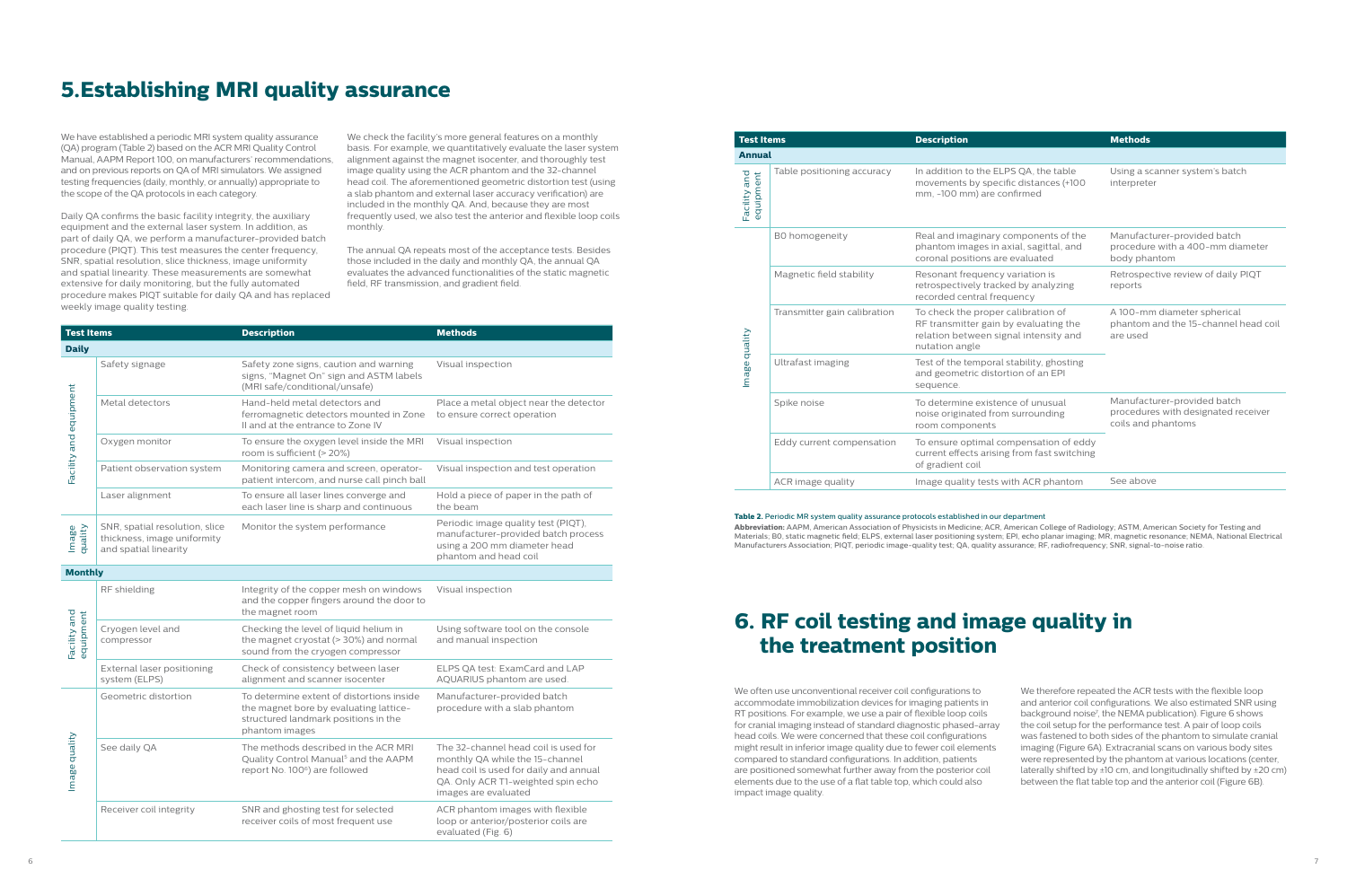

**Figure 6.** The setup of ACR phantom for measuring image quality with RT coil configurations that emulate (A) head imaging with a pair of large flexible loop coils and (B-C) extracranial imaging with anterior and posterior coils. The latter was performed with the phantom at several locations, including (B) the magnet isocenter, (C) 10 cm to the left, 10 cm to the right, 20 cm superiorly, and 20 cm inferiorly.

Figure 7. Image quality test results relevant to receiver coil selection. Percentage intensity uniformity (A) and signal-to-noise ratio (B) of RT coils are compared to those of the diagnostic head coil with the ACR-specified T1 and T2 imaging sequences. Uniformity correction CLEAR was applied for PIU of head coil. PIU of the other coils and SNR of all coils were measured using CLASSIC correction.

Abbreviations: I20, 20 cm inferiorly; L10, 10 cm left; R10, 10 cm right; S20, 20 cm superiorly.

Figure 7 shows the ACR and SNR test results relevant to receiver coil selection. The performance of RT coils is compared to that of the dStream diagnostic head coils. The image-intensity uniformity was lower with coils in RT configurations: 63%-87% for RT coils vs. 95%-96% for the standard head coil for the 1.5T system; and 75%-89% for RT coils vs. 87%-91% for the standard and 32-channel head coils for the 3.0T system. Although the signal ghosting percentage and low-contrast object detectability also were lower with RT coils, they still met ACR criteria that apply to standard head coils.

The SNR was always higher with 3.0T than 1.5T by 15-64% for the same coil configuration. The SNR with the loop coils was 70-78% lower than that of the standard head coil with the same imaging parameters. Despite the lower SNR with coils in the RT configuration, we found that by adjusting imaging parameters – such as voxel size, SENSE factor and number of signal averages – the clinical ExamCards for brain imaging with loop coils compensate for the effect of reduced coil elements on SNR.

At St. Jude, we believed it was imperative to duplicate the patient positioning strategy used in our existing CT/linac/ proton therapy workflow and apply it to MRI scanning. Essential to this was to test and confirm in advance that all patient immobilization and positioning devices were MRIcompatible.

For torso (thorax, abdomen, pelvis, spine) imaging, patients lay directly on the flat MR-RT table top. We often use knee sponges to flatten the lower spine against the table. The anterior and posterior coils integrated into the patient table are used together. We place the anterior coil on the coil support bridge instead of directly on the patient to prevent the deformation of the patient's body.



**Figure 8.** Patient setup for (A) head and (B) body imaging for patients receiving radiation therapy. The patient headset for reducing gradient noise was temporarily removed in the image on the left.

Although the Ingenia MR-RT system's indexed flat table top accommodates a variety of immobilization accessories from major vendors, we use a 5 mm thick, custom-made polycarbonate overlay board for brain tumor and headand-neck cases and employ thermoplastic face masks to immobilize the patient's head. Figure 8 demonstrates that the head support (AccuCushions, Klarity Medical Products USA, Newark, OH) and the face mask frame (U-frame, Klarity Medical Products USA, Newark, OH) can be fastened to the overlay board with pins and clamps.

Not shown are MRI headsets, which we provide to patients during imaging to communicate with them and to protect their hearing. We can also use the ComforTone technique to further reduce acoustic noise if necessary. We also can combine flexible loop coils and the anterior coil to boost local signals, which is useful for head-and-neck imaging and other body sites.

Our current workflow entails following the CT simulation with an MRI scan. Because patients were already tattooed during the CT simulation, therapists adjust the patient's body on the MR table so existing tattoos or setup marks align with external laser beams. Because of differences in external laser coordinates, LAP laser beams in the MRI room are driven to "meet" the tattoos versus entering the isocenter coordinates determined at the CT room. For on-treatment MRI, we set up patients on the MR table following the same procedure.



## **<sup>A</sup> <sup>B</sup> <sup>C</sup> 7.Imaging patients in the treatment position**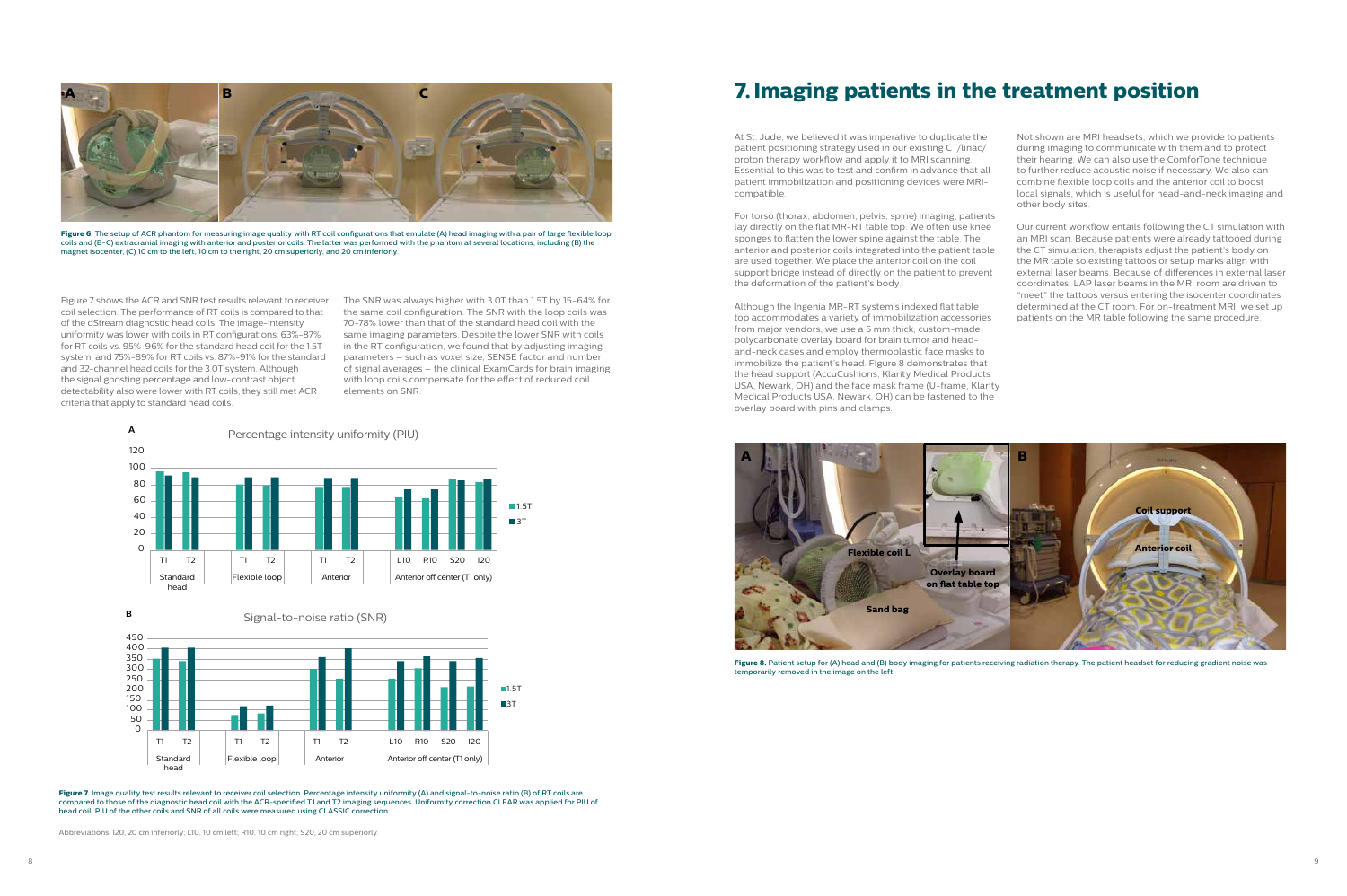## **8. Scan protocol (ExamCard) optimization The advantages and challenges of dedicated MR systems in radiation oncology departments**

### **Conclusion**

Philips provides site-specific ExamCards in the MRI sequence library accessible at the console. Because of the unique requirements of pediatric cancer patients and treatment planning needs, we built and optimized new ExamCards with the support of Philips clinical MRI specialists. Because we anticipated this special need, an adequate number of on-site visits were included in our purchase agreement. We also purchased several on- and offsite courses for therapist training.

There are special requirements for MRI sequences used in RT planning. These include:

- Thin slices without gaps
- 3D isotropic acquisition for multiplanar reformatting
- High resolution and large field-of-view for easy registration with CT images
- Larger receiver bandwidths (water-fat shift close to 1) for reducing image distortion
- Lower SENSE factors to account for RT coil configurations with fewer coil elements

For anatomic imaging, we routinely acquire threedimensional (3D) T1 turbo-field-echo (TFE) and 3D T2 turbo-spin-echo (TSE) sequences. To accommodate various pediatric body sizes, we optimized two sets of ExamCards with large and small field-of-views and further adjusted imaging parameters as needed for individual patients. Sequences for on-treatment imaging use a subset of those for treatment planning and we frequently use these sequences without administering contrast.

The ExamCards include options for such functional imaging techniques as perfusion or diffusion-weighted imaging (DWI), susceptibility-weighted imaging, angiography and magnetic resonance spectroscopy. These images provide additional information for determining target or organs-at-risk volumes in treatment planning and for monitoring responses during the treatment course. Note that geometric accuracy and spatial resolution in functional images could be inferior to optimized anatomic images.

Our department has recently published its imaging protocols and clinical implementation experience, which may be of interest for other Ingenia MR-RT users<sup>8</sup>.

Thoracic and abdominal imaging of pediatric patients present unique challenges in terms of patient respiratory motion. To suppress this motion, having patients hold their breath during imaging is often not feasible with younger patients. Therefore, our ExamCards apply respiratory triggering that utilizes signals from the external pneumatic sensor (bellows) or internal navigator. While the internal navigator detects diaphragm motion using an extra RF pulse and does not deform the body contour, it may be less robust in some situations.

The "trigger and track" option is available with the navigator to dynamically adapt the imaging stack. In addition to 3D triggered imaging, 2D imaging with a single-shot acquisition is an option because it is less sensitive to through-plane motion despite the compromised through-plane resolution. Additionally, 2D imaging allows you to use MultiVane, a technique that rotationally samples k-space to further reduce the effects of motion. Such 2D imaging is particularly useful for older children whose amplitude of respiratory motion is typically larger and the breathing pattern may be irregular.

A challenge we observed in pelvic imaging of larger patients is uniform fat suppression. Our current ExamCards use spectral attenuated inversion recovery (SPAIR) or the dualecho modified-Dixon (mDIXON) to minimize the effect of inhomogeneous RF or static magnetic field at peripheral regions. DWI is also included in the ExamCard for pelvic imaging to monitor tumor response to radiation during the treatment course.

> We successfully installed, commissioned and optimized two wide-bore MRI simulators in a radiation oncology department dedicated to treating pediatric cancer patients. The ability to generate high quality MRI for patients in treatment positions and immobilization devices at the time of simulation and during the RT course greatly facilitate patient care.

The ExamCards for orbit, spine and extremities include the option for 2D and 3D imaging to achieve a higher in-plane resolution and SNR as needed, despite the compromised through-plane resolution. Fat suppression with SPAIR or mDIXON is also acquired.

Based on our experience, having dedicated MRIs in the radiation oncology department presents clear advantages for patients:

- Proximity to other imaging suites for CT and PET-CT simulation and treatment rooms simplifies workflow and patient scheduling for staff and alleviates the need for time-consuming patient transport between radiation oncology and diagnostic radiology departments.
- MR images acquired in the treatment position facilitates registration to CT images. It was more challenging to reproduce patient treatment positions on the diagnostic MRI systems.
- The isotropic 3D images acquired with our scan protocols provided high resolution in all orthogonal planes.
- Surface coils in RT configurations make it possible to image patients when immobilization devices are used and provide good image quality for treatment planning purposes. We can also monitor geometric accuracy frequently using automatic batch acquisition and analysis.
- Having dedicated MRI systems within the department also reduced the patient wait time and allowed us to schedule on-treatment imaging with increased flexibility. This flexibility is helpful in detecting tumor volume changes early, which may enable adaptive replanning.

There are a few challenges you should consider:

- The learning curve could be steep for therapists and therapy physicists who have no prior MRI training. For patient safety and optimal use of the MRI equipment, an MRI technologist or an MRI physicist is desirable. Each state or country may have its own requirements for qualifying MRI system operators. Our department trained therapists extensively to perform MRI scans under the guidance of Philips clinical specialists, a MRI registry certified therapist, and a department MRI physicist. At least six months before going live, we collaborated with the Philips education project manager to create a staff training plan. We scheduled numerous on-site visits by Philips MRI specialists during and after go live to provide staff ample learning opportunities and to optimize institutional MRI ExamCards. We also developed policies and procedures as well as competency evaluation for MRI system operators.
- The demand for advanced functional imaging (e.g., DSC/ DCE, DTI, DWI, MRS, SWI, angiography) beyond routine anatomic imaging is increasing for radiation therapy patients. It is often challenging to obtain functional images with current surface coils in RT configurations.
- Continuous optimization is needed for scan protocols for pediatric radiation therapy patients. This may be a less serious issue for adult departments for which accumulated experience from multiple institutions is available. We hope institutions with similar needs can collaborate to build a more complete sequence library for radiation therapy purposes and share their experience.

#### **References:**

- 1. Kanal E, Barkovich AJ, Bell C, et al. ACR guidance document on MR safe practice : 2013. J Magn Reson Imaging. 37(3):501-530, 2013. Also available on https://onlinelibrary.wiley.com/doi/pdf/10.1002/jmri.24011. Accessed June 5, 2018.
- 2. ISMRM and SMRT MR safety resources. https://www.ismrm.org/mr-safety-links/. Accessed June 5, 2018.
- 3. Pooley RA and Felmlee JP. MR safety: requirements and practical aspects. AAPM virtual library. https://www.aapm.org/education/VL/vl.asp?id=3198. Accessed June 5, 2018.
- 4. Amurao M. Basis for MRI safety programs. AAPM virtual library. https://www.aapm.org/education/VL/vl.asp?id=11125. Accessed June 5, 2018.
- 5. American College of Radiology (ACR). Magnetic Resonance Imaging Quality Control Manual. Reston, VA: ACR, 2004.
- 6. Jackson EF, Bronskill MJ, Drost DJ, et al. Acceptance Testing and Quality Assurance Procedures for Magnetic Resonance Imaging Facilities. Report of MR Subcommittee Task Group I. AAPM Report No. 100. 2010. Available from http://www.aapm.org/pubs/reports/RPT\_100.pdf.
- 7. Determination of Signal-to-Noise Ratio (SNR) in Diagnostic Magnetic Resonance Imaging, NEMA Standards Publication MS 1-2008 (R2014), National Electrical Manufacturers Association, 2008.
- 8. Hua C, Uh J, Krasin MJ, et al. Clinical implementation of magnetic resonance imaging systems for simulation and planning of pediatric radiation therapy. J Med Imag Radiat Sci. 49(2):153-163, 2018.